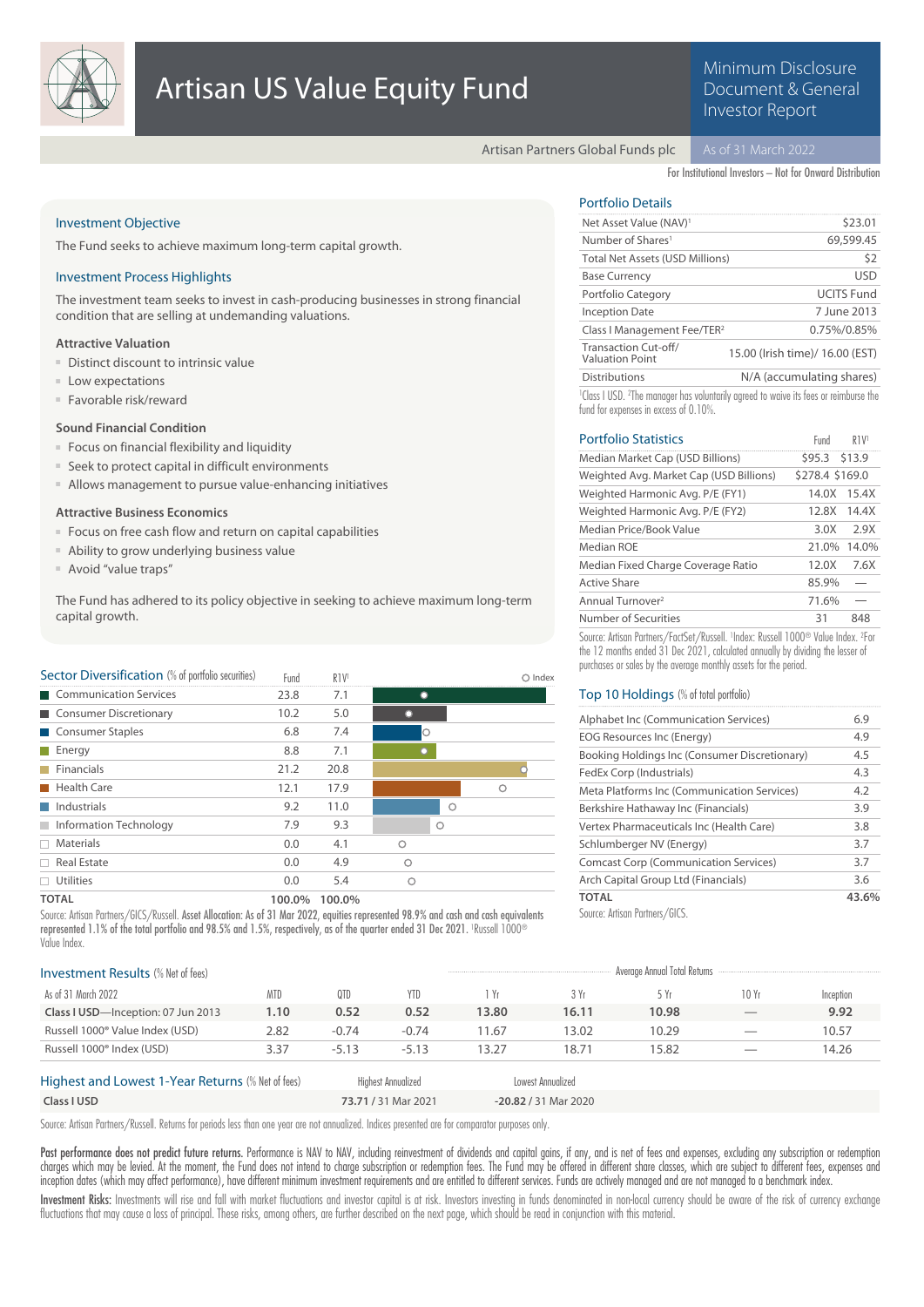# Artisan US Value Equity Fund

# Market Cap Distribution (% of portfolio securities)

| \$ in billions | Fund          | R <sub>1V</sub> |
|----------------|---------------|-----------------|
| $260.0+$       | 18.4          | 19.9            |
| 128.0-260.0    | 24.4          | 20.3            |
| $53.0 - 128.0$ | 38.9          | 20.2            |
| $24.0 - 53.0$  | 4.7           | 19.5            |
| $0.0 - 24.0$   | 13.6          | 20.1            |
| TOTAL          | 100.0% 100.0% |                 |

Source: Artisan Partners/Russell. <sup>1</sup> Russell 1000® Value Index.

# Identifiers

| Class/Currency ISIN |                          | SEDOL   | Minimum Investment |
|---------------------|--------------------------|---------|--------------------|
|                     | Class I USD IE00B8DGGO84 | B8DGGO8 | \$500,000          |

#### Risk and Reward Profile

| Typically lower rewards |  |  |  | Typically higher rewards |  |  |
|-------------------------|--|--|--|--------------------------|--|--|
|                         |  |  |  | $\mathbf{A}$             |  |  |

## Team Leadership (Pictured left to right)



| Portfolio Managers    | Years of Investment Experience |
|-----------------------|--------------------------------|
| Thomas A. Reynolds IV |                                |
| Daniel L. Kane, CFA   |                                |
| Craig Inman, CFA      |                                |

The Scheme is approved by the FSCA under section 65 of the Collective Investment Schemes Control Act 2002 and has been categorised as a Collective Investment Scheme in Securities for public sale in South Africa.

The Scheme (Artisan Partners Global Funds Plc or APGF) is an umbrella type open-ended investment company with variable capital having segregated liability between its sub-funds, incorporated with limited liability and authorized in Ireland by the Central Bank of Ireland as an Undertaking for Collective Investments in Transferable Securities (UCITS) under registration number 485593. Artisan Partners Limited Partnership is an investment adviser registered with the U.S. Securities and Exchange Commission (SEC) and serves as the investment manager of APGF. Artisan Partners UK LLP (APUK) is authorized and regulated by the Financial Conduct Authority and is a registered investment adviser with the SEC and serves as distributor of APGF. This information is issued by APUK, 25 St. James's St., Floor 3, London SW1A 1HA, registered in England and Wales (LLP No. OC351201). Registered office: Reading Bridge House, Floor 4, George St., Reading, Berkshire RG1 8LS.

This is a marketing communication. Further fund details, including risks, fees and expenses, and other information, such as ESG practices, are set out in the current Prospectus, Supplements, Key Investor Information Documents (KIIDs) and other documentation (collectively, the Fund Documents), which can be obtained by emailing artisan.transfer.agency@jpmorgan.com. Please refer to the Fund Documents and consider all of a fund's characteristics before making any final investment decisions.

Latest Sub-Fund pricing is published daily on Bloomberg. Cut-Off Time in respect of each Dealing Day is 15.00 (Irish time); Valuation point: 16.00 (EST).

Investment Risks: International investments involve special risks, including currency fluctuation, lower liquidity, different accounting methods and economic and political systems, and higher transaction costs. These risks typically are greater in emerging markets. Securities of small- and medium-sized companies tend to have a shorter history of operations, be more volatile and less liquid and may have underperformed securities of large companies during some periods. Value securities may underperform other asset types during a given period. The investor acknowledges the inherent risk associated with the selected investments and that there is no guarantees in respect of capital or returns in a portfolio. Investments will rise and fall with market fluctuations and investor capital is at risk. The costs associated with this fund will impact your return over time. These risks, among others, are further described in the Fund Documents.

Collective Investment Schemes in Securities (CIS) should be considered as medium to long-term investments. CIS's are traded at the ruling price and can engage in scrip lending and borrowing. The collective investment scheme may borrow up to 10% of the market value of the portfolio on a temporary basis. A CIS may be closed to new investors in order for it to be managed more efficiently in accordance with its mandate. CIS prices are calculated on a net asset basis, which is the total value of all the assets in the portfolio including any income accruals and less any applicable, permissible deductions (brokerage, STT, VAT, auditor's fees, bank charges, trustee and custodian fees and the annual management fee) from the portfolio divided by the number of participatory interests (units) in issue. Forward pricing is used. A schedule of fees, charges and maximum commissions is available on request from the manager.

Performance has been calculated using net NAV to NAV numbers with income reinvested. The performance for each period shown reflects the return for investors who have been fully invested for that period. Individual investor performance may differ as a result of initial fees, the actual investment date, the date of reinvestments and dividend withholding tax.

Where foreign securities are included in a portfolio there may be potential constraints on liquidity and the repatriation of funds, macroeconomic risks, political risks, foreign exchange risks, tax risks, settlement risks; and potential limitations on the availability of market information. The investor acknowledges the inherent risk associated with the selected investments and that there are no guarantees.

Portfolio holdings are displayed in the context of marketing the fund shares and not the marketing of underlying portfolio securities. Securities referenced may not be representative of all portfolio holdings. Securities of the same issuer are aggregated to determine a holding's portfolio weight. Portfolio statistics calculations exclude outlier data and certain securities which lack applicable attributes, such as private securities. Artisan Partners may substitute information from a related security if unavailable for a particular security. This material is as of the date indicated and is subject to change without notice. Totals may not sum due to rounding.

Frank Russell Company ("Russell") is the source and owner of the trademarks, service marks and copyrights related to the Russell Indexes. Russell® is a trademark of Frank Russell Company. Neither Russell nor its licensors accept any liability for any errors or omissions in the Russell Indexes and/or Russell ratings or underlying data and no party may rely on any Russell Indexes and/or Russell ratings and/or underlying data contained in this communication. No further distribution of Russell Data is permitted without Russell's express written consent. Russell does not promote, sponsor or endorse the content of this communication.

Sector exposure percentages reflect sector designations as currently classified by GICS. The Global Industry Classification Standard (GICS®) is the exclusive intellectual property of MSCI Inc. (MSCI) and Standard & Poor's Financial Services, LLC (S&P). Neither MSCI, S&P, their affiliates, nor any of their third party providers ("GICS Parties") makes any representations or warranties, express or implied, with respect to GICS or the results to be obtained by the use thereof, and expressly disclaim all warranties, including warranties of accuracy, completeness, merchantability and fitness for a particular purpose. The GICS Parties shall not have any liability for any direct, indirect, special, punitive, consequential or any other damages (including lost profits) even if notified of such damages.

This material is provided for informational purposes without regard to your particular investment needs and shall not be construed as investment or tax advice on which you may rely for your investment decisions. Investors should consult their financial and tax adviser before making investments in order to determine the appropriateness of any investment product discussed herein. In no event shall Artisan Partners have any liability for direct, indirect, special, incidental, punitive, consequential (including, without limitation, lost profits) losses or any other damages resulting from the use of this material.

**ARTISAN PARTNERS** 

For more information visit www.artisanpartners.com  $\bigcirc$  2022 Artisan Partners. All rights reserved.